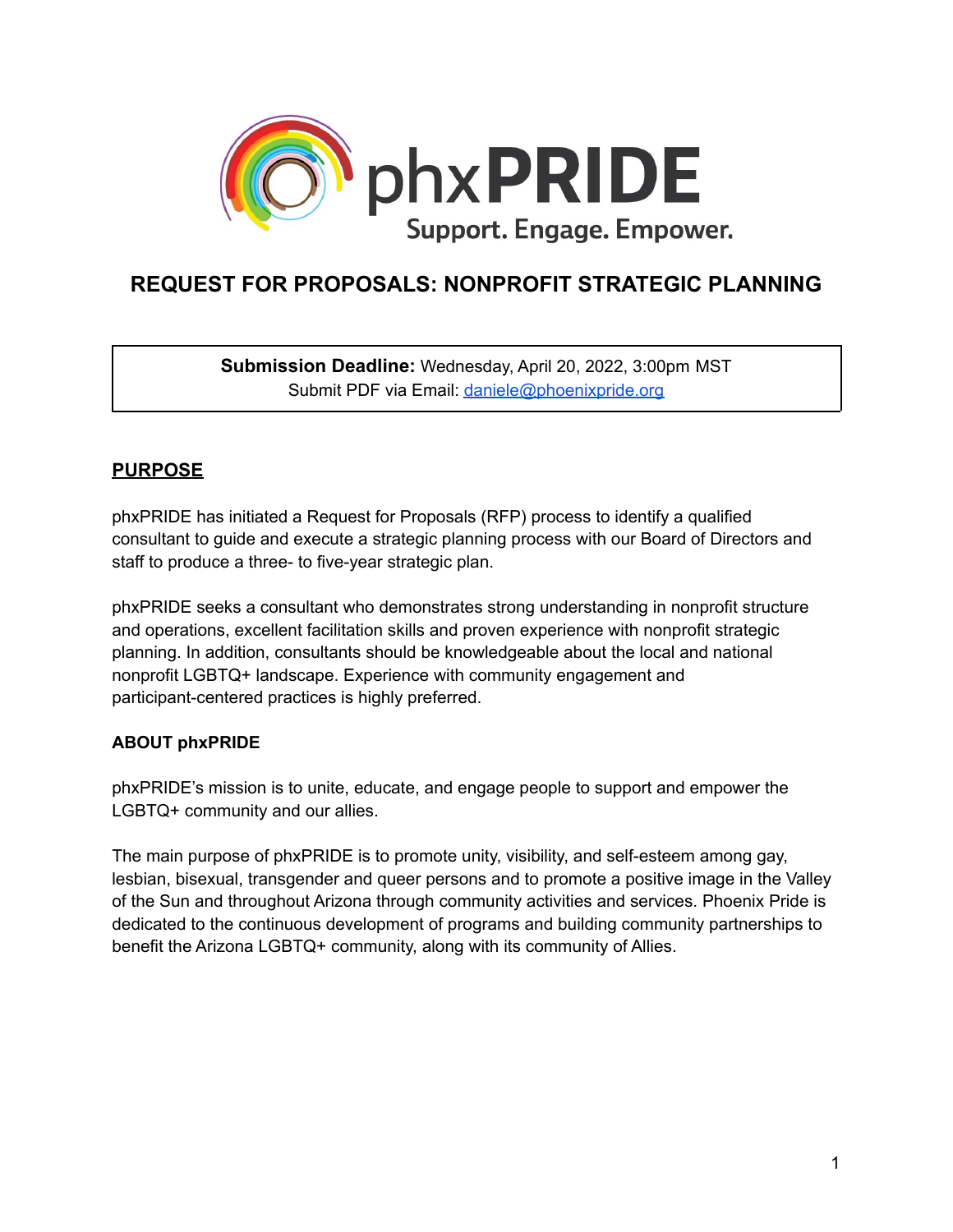# **SCOPE OF WORK & DELIVERABLES**

The project is expected to include the design and execution of a strategic planning process that meets the criteria outlined in this RFP, including project management, facilitation, budget for implementation, and support structure for plan implementation. The three- to five-year strategic plan is targeted for 2023-2027..

phxPRIDE envisions the scope of work to be completed in three stages. Work completed in each of the stages must be summarized in a report to the Board of Directors and staff of phxPRIDE. We expect that the work will be completed by December 2022.

# **Stage 1: Preparation & Assessment**

This stage requires the consultant to research and report the following in preparation for the strategic planning process. Items to be considered include:

- Review organization's history and overall organizational assessment through SWOT, followed by a gap analysis to evaluate opportunities and/or challenges;
- Conduct an environmental scan benchmarking the organization in alignment with other LGBTQ+ organizations with similar focus, regionally and nationally;
- Conduct interviews, surveys, and focus group polling to receive partner, stakeholder, and community input (should include but not be limited to current, past, and potential funders);
- Assess the current and future direction of the field.

# **Stage 2: Strategic Plan Creation**

At this stage, the consultant helps the nonprofit identify strategic goals and creates an actionable strategic plan. The plan will include:

- An executive summary
- A comprehensive plan that identifies:
	- o Shared Mission and Vision
	- o Proposed priorities, innovative strategies, synergistic approaches, etc.
	- o SMART (specific, measurable, achievable, realistic, and time-limited) Goals
	- o Opportunities for including staff, leadership, and the Board (e.g., staff retreats, Board retreat, leadership strategic planning meetings, etc.)
	- o Objectives and tactics
	- o Early action items to demonstrate progress, create momentum and buy-in
	- o Listing of responsible parties and roles
	- o Metrics and measurable outcomes
	- o Communication strategies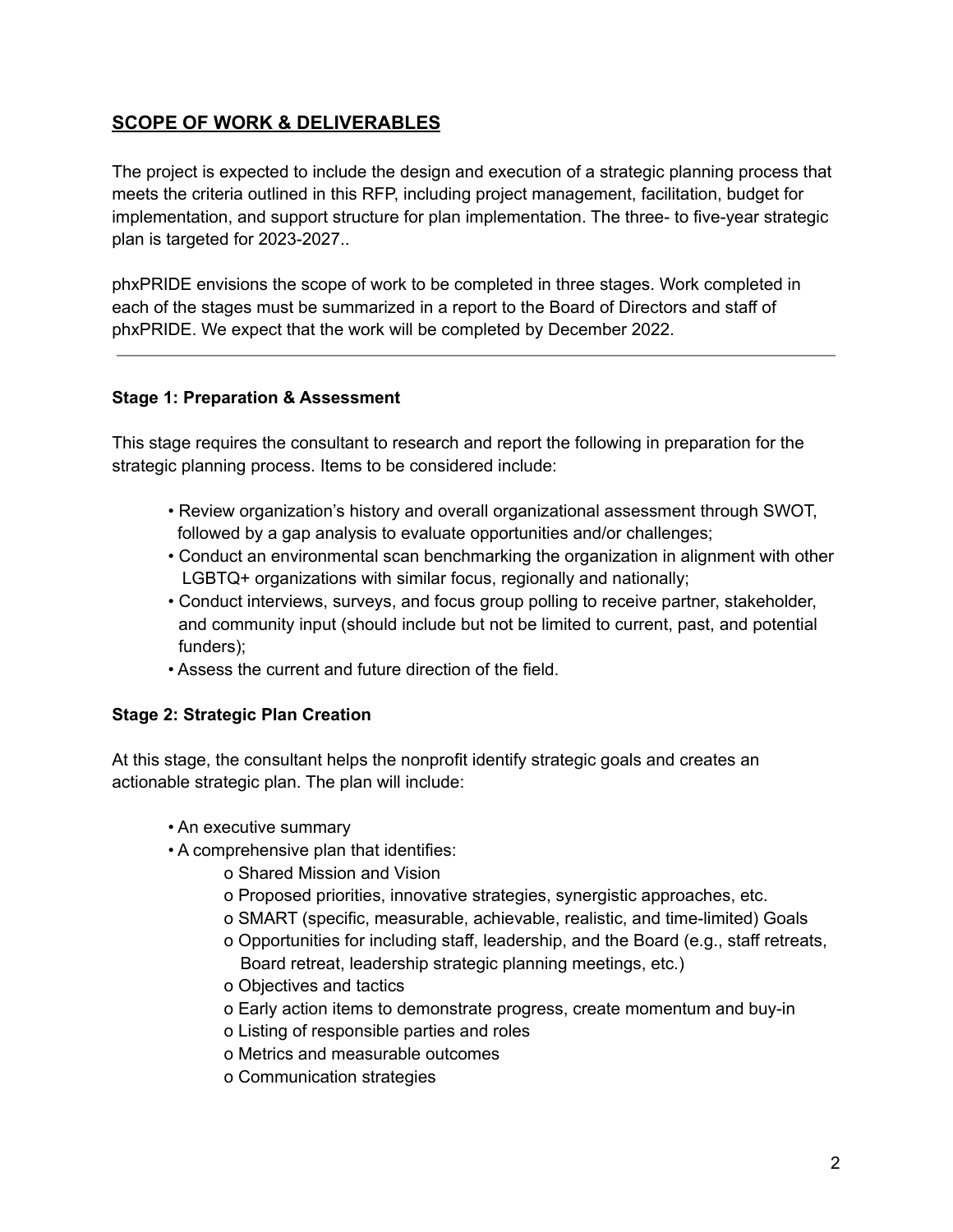### **Stage 3: Implementation & Evaluation**

This stage requires the consultant to provide oversight of the implementation and evaluation process. This process should include:

- Follow-up sessions with nonprofit leadership to gauge the progress of the implementation at 3- and 6-month points after plan delivery
- Continued identification of early action items
- Review of metrics to determine effectiveness of implementation

# **SUBMISSION INSTRUCTIONS**

#### **SUBMISSION REQUIREMENTS**

- All submissions must be electronic, standard-size (8.5" x 11") pages.
- General Information, Narrative, Qualifications & References and Project Plan & Budget sections (see below) must not exceed 8 pages total; word count should not exceed 4,000.
- Attachments & Supporting Documents must be type-written. Include additional attachments as needed.
- Faxed or mailed copies will NOT be accepted.
- Submissions will be kept on file.

# **CLOSING SUBMISSION DATE & INQUIRIES**

Proposals are due by Wednesday, April 20, 2022, 3:00 PM MST.

All submissions must be sent to [daniele@phoenixpride.org](mailto:daniele@phoenixpride.org). Electronic submissions must not exceed 15 megabytes; a link to the file may be provided in lieu of an attachment. An email acknowledgement of each submission received will be sent to the applicant.

Additional inquiries concerning this RFP should be directed to [daniele@phoenixpride.org](mailto:daniele@phoenixpride.org).

All proposals received by the deadline will undergo a preliminary screening. Late or incomplete applications will not be accepted for review and rating. Any proposal may be disqualified if it deviates from the Proposal Format (see below).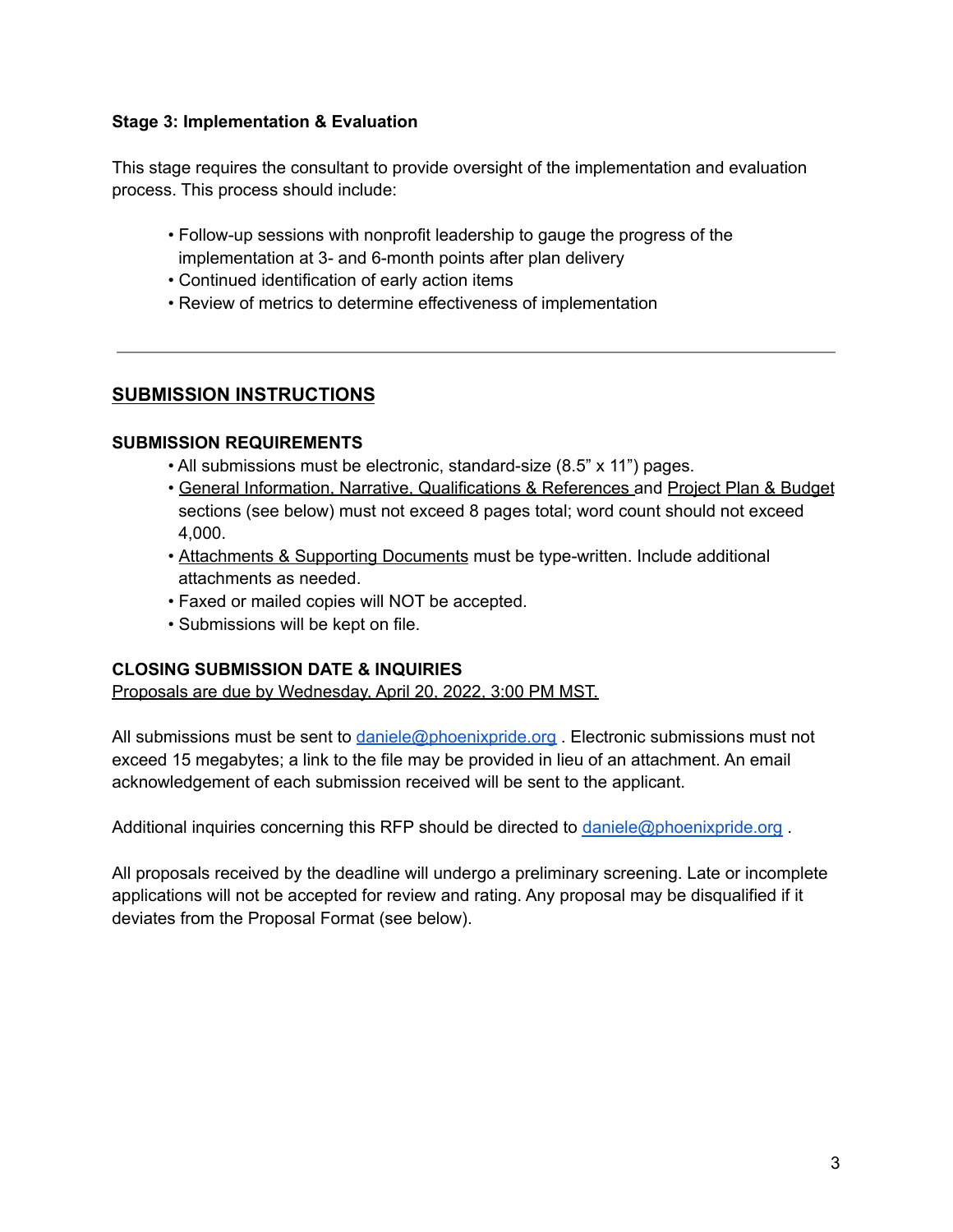# **PROPOSAL FORMAT**

#### *Proposals must follow this format, in this order:*

#### **1. General Information**

- a. **Contact information:** Name of consultant/firm, address, phone number, email address and website.
- b. **RFP source**: How did you learn about this opportunity?

#### **2. Narrative, Qualifications & References**

- a. **Opening**: Your approach to strategic planning.
- b. **Qualifications**: Relevant work activities, expertise, knowledge and strategic planning experience. Experience should include specific examples of similar related nonprofit work. Please note any prior experience assisting foundations with their strategic priorities in the area of work related to phxPRIDE.

Some key qualifications that will be considered:

- i. Education (degree(s) and/or certificate(s))
- ii. Experience in successfully developing strategic plans
- iii. Knowledge of collective impact or collaborative strategic initiatives
- iv. Strong facilitation skills
- v. Experience in creating a neutral environment for obtaining input
- vi. Experience in gathering and utilizing data to drive the strategic process
- vii. Ability to constructively challenge key stakeholders
- viii. Experience in inspiring others to think innovatively
- ix. Project management and change management experience
- x. Experience with community engagement and participant-centered **Practices**
- c. **Your Team:** Information about all team members who will be involved with the project, including names, email addresses, title, tenure, experience and Education.
- d. **References:** Three client references (please include each individual's name, address, phone number, email address and relationship to the bidder).

# **3. Project Plan & Budget**

- a. **Work Plan**: Detailed work plan, to include:
	- i. Major stages and milestones
	- ii. Specific activities to be conducted at each stage
	- iii. Timeline for the activities to be conducted at each stage
	- iv. List of milestones and deliverables tied to the activities to be conducted at each stage
- b. **Budget:** Detailed project budget (including estimated hours, and proposed payment schedule as it relates to project milestones and deliverables).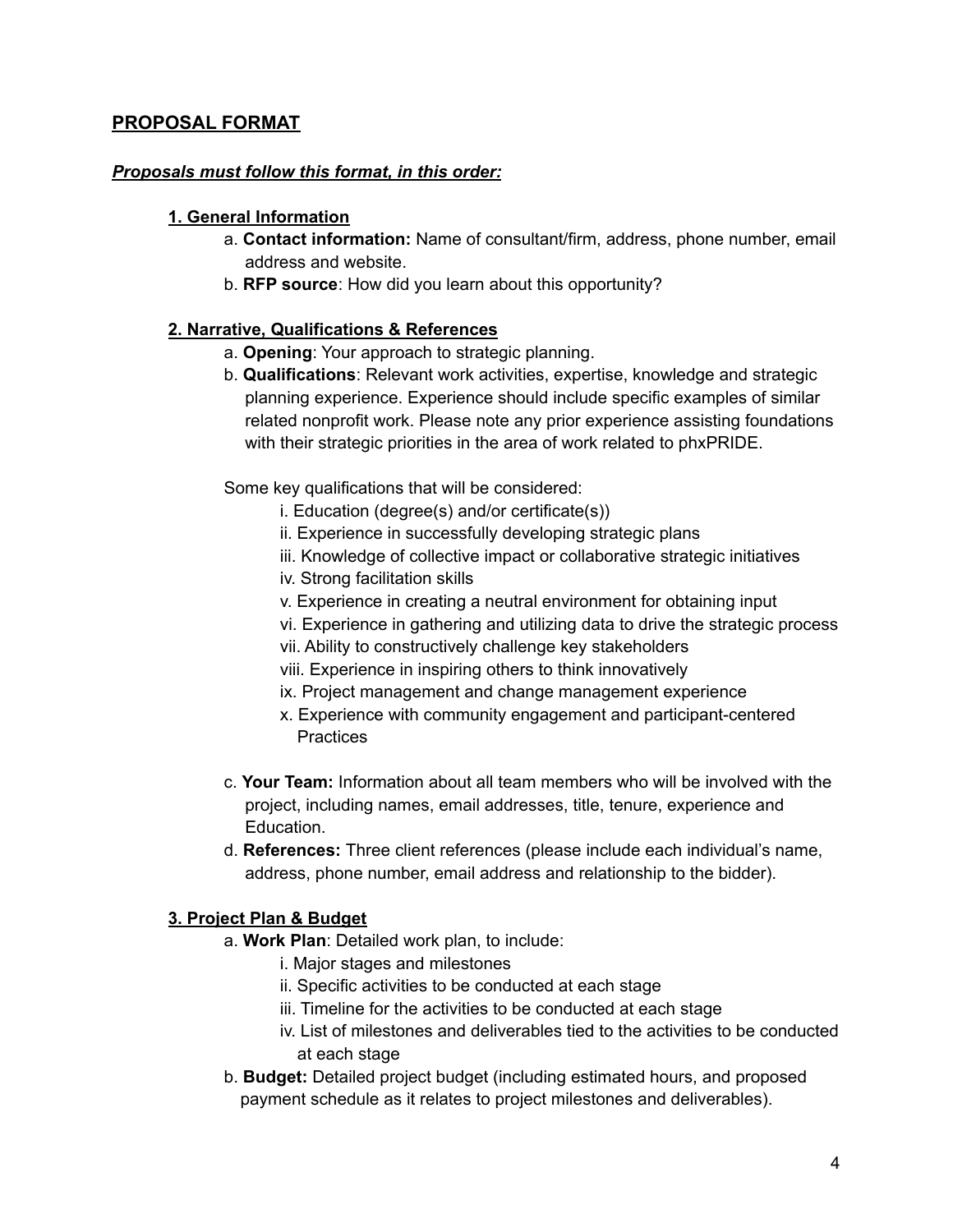# **4. Attachments & Supporting Documents**

- a. **Work samples**: At least one sample of a previously completed strategic plan. Portions may be redacted to protect private information as needed.
- b. Supporting documents: Attachments may also be included.

# **EVALUATION, NOTIFICATION & TIMELINE**

# **Scoring Criteria**

Proposals will be reviewed and evaluated based on the following weighted criteria: qualifications, scope of work, work plan and budget.

# **Notification of Selection**

phxPRIDE will seat the RFP Selection Committee. The evaluation process will include individual committee member evaluation and rating of each proposal, followed by committee discussion, and ranking of proposals. After preliminary rating and ranking of proposals, interviews may be scheduled with finalists, particularly if two or more proposals are closely rated and/or more information is needed. References will be contacted for all finalists.

The final recommendation of the RFP Selection Committee will be submitted for approval by the phxPRIDE Board of Directors and is not subject to appeal. All applicants will receive written notification of phxPRIDE's decision regarding their proposal, and an announcement of the applicant being awarded the project will be posted on the phxPRIDE's website, [www.phoenixpride.org](http://www.phoenixpride.org) .

Additional information may be required from the selected applicant prior to the awarding of the project. phxPRIDE reserves the right not to select an applicant for project implementation if, in its determination, no qualified applicant has applied or is sufficiently responsive to the service need.

In the event that no proposal is selected, phxPRIDE may elect to either not develop the service pending further analysis of alternatives to meet the expressed need or issue a new RFP to attempt to expand the pool of potential respondents.

| Wednesday, March 23, 2022               | Release RFP                                                                                                   |
|-----------------------------------------|---------------------------------------------------------------------------------------------------------------|
| Wednesday, April 20, 2022, 3pm MST      | Deadline for receipt of proposals                                                                             |
| Monday, April 25, 2022                  | Internal committee to evaluate proposals and<br>select finalists                                              |
| Monday, May 16- Thursday, May 19, 2022  | Interviews with highest-ranking applicants                                                                    |
| Wednesday, May 25- Friday, May 27, 2022 | Notify the selected applicant; notification of<br>project award posted on website; startup<br>contract signed |

# **Timeline**